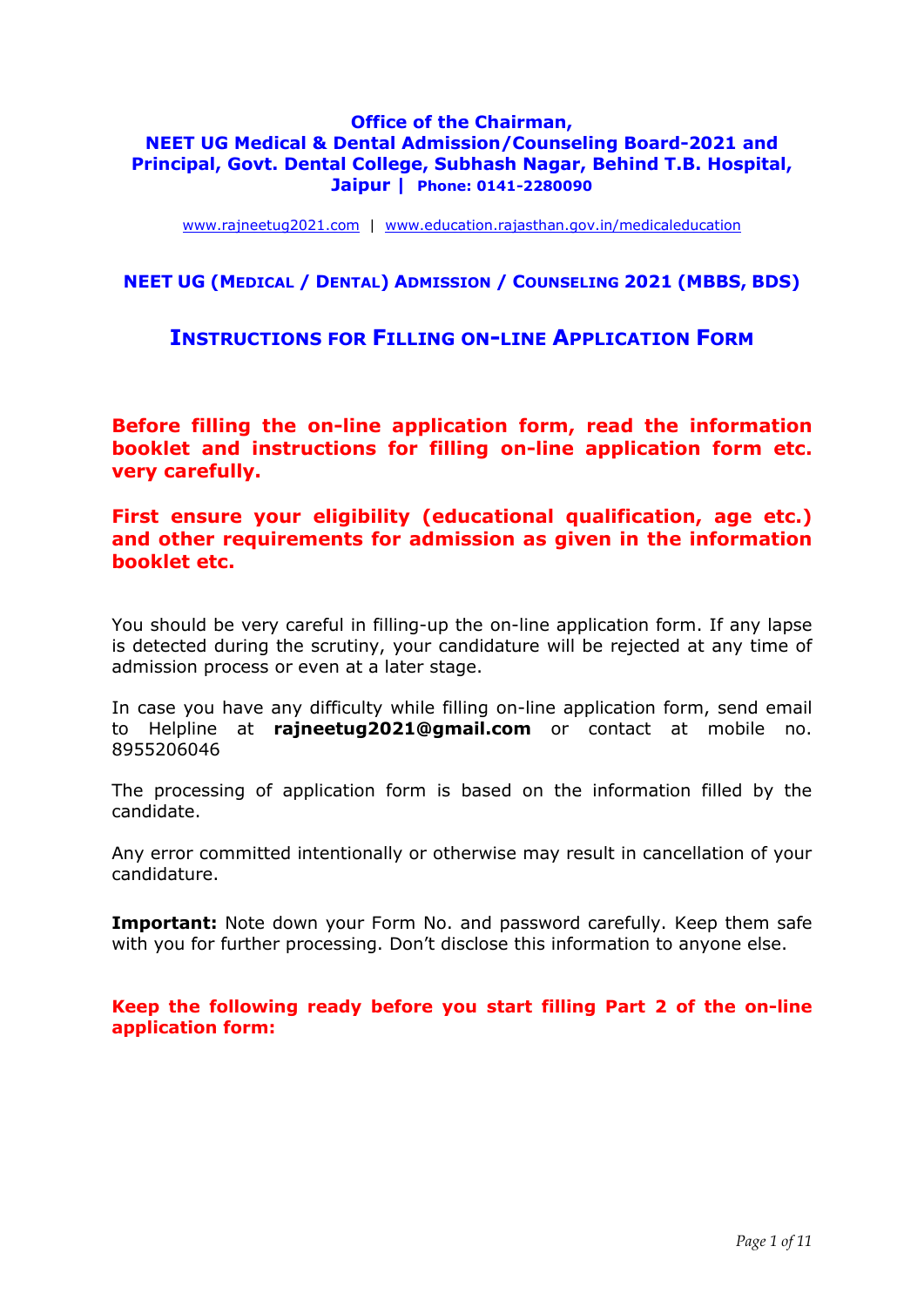## Mandatory documents uploading for all candidates

- 1. Scanned copy of your recent passport size coloured photo (taken on or after 01-01-2021) in the prescribed format (jpg or jpeg, size preferably upto maximum 40 KB)
- 2. Scanned copy of your signature in the prescribed format (jpg or jpeg, size preferably upto maximum 40 KB)
	- a. Be very careful while scanning your signature. You should first put your signature in an area of about  $2" \times 1"$  on blank paper with a ball point pen. Scan this paper. Cut/ select only signature area (2"  $\times$  1") and save it as jpg or jpeg (do not upload your signature in A4 size format / full paper).

Mandatory documents uploading for candidates based on selected category / sub-category / type)

- 3. Scanned copy of your ST-STA (if applicable) in the applicable proforma and in format (jpg or jpeg, size preferably upto maximum 150 KB)
- 4. Scanned copy of your PwD (if applicable) in the applicable proforma and in format (jpg or jpeg, size preferably upto maximum 150 KB)
- 5. Proof regarding family annual income less than INR 2.5 lacs, if applicable (jpg or jpeg, size preferably upto maximum 150 KB)

Do not make any mistake in uploading the above documents.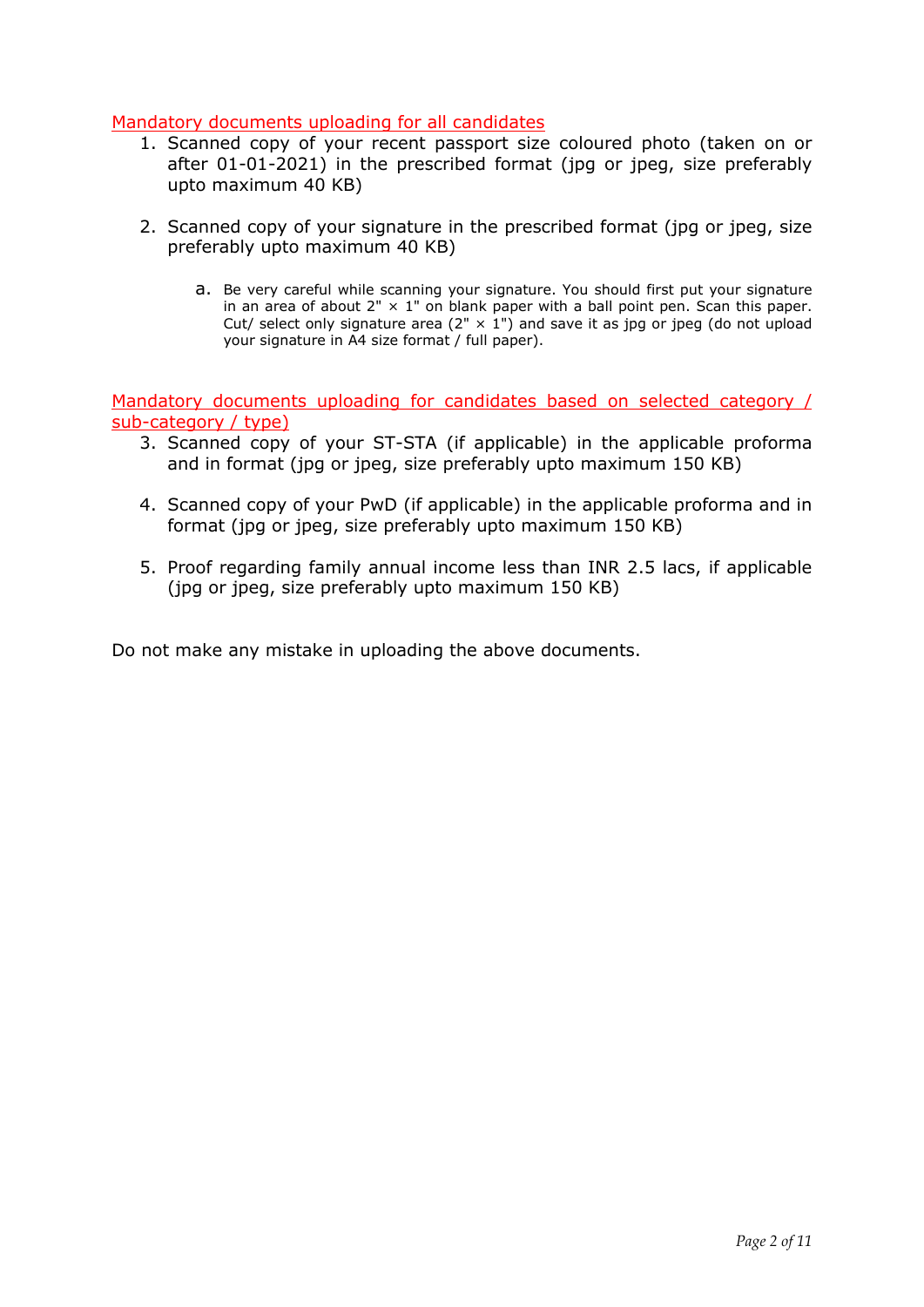# **Steps for filling on-line application form**

Select the option: Application Part 1.

# **Part 1**

- 1. Enter your NEET Roll number.
- 2. Select Date of birth (as it appears in your  $10<sup>th</sup>$  class mark sheet) Day, Month and Year
- 3. Enter marks obtained in NEET-2021
- 4. Select any one category as applicable to you: GENERAL (UR) / SC / ST / ST - STA / OBC (creamy layer - CL) / OBC (non creamy layer - NCL) / MBC (creamy layer - CL) / MBC (non creamy layer - NCL).

(No change of category will be permitted once submitted/confirmed in the on-line registration form.)

- 5. Click on "Validate"
- 6. Your Name, Father's name and Mother's name as filled in NEET 2021 form appear on screen.
- 7. Select whether you belong to EWS: Yes/No (as applicable)
- 8. Select whether you belong to PwD (Person with Disability): Yes/No

If you select PwD category as "Yes", select name of issuing authority of PwD certificate (as per MCI- refer annexure 1 and 1A and proforma 5 as given in the information booklet)

9. Select whether you belong to Defence / Para-military: Yes/No

If you select Defence / Para-military category as Yes, select whether any member of your family has taken benefit of this scheme in admission to a course anywhere in India: Yes/No

If you select Defence / Para-military category as Yes, select;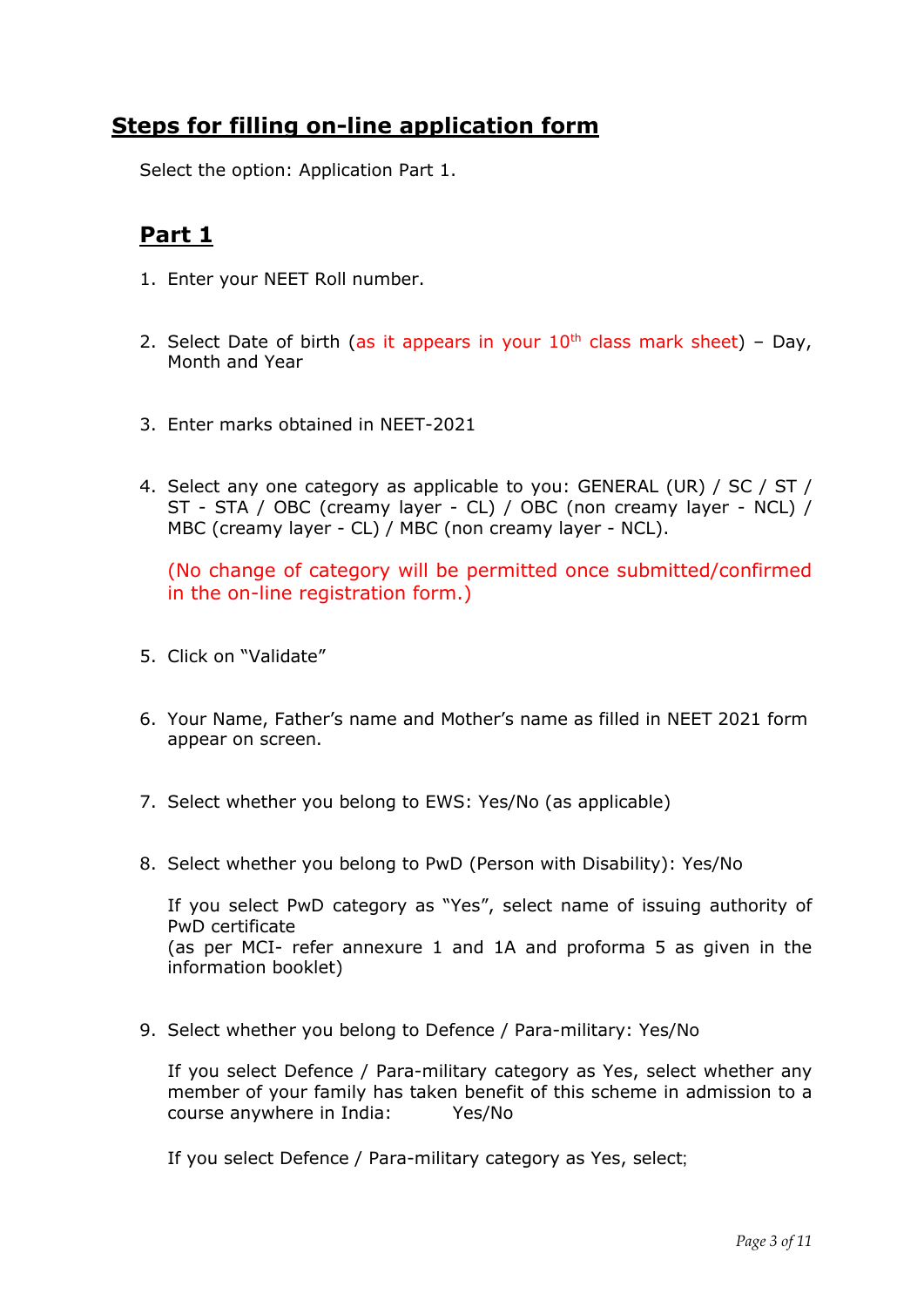#### **Defence**

| EXS1<br>EXS <sub>2a</sub><br>EXS2b | Widows/Wards of Defence Personnel killed in action.<br>Wards of those Disabled in action and boarded out from service<br>Widows/Wards of those defence personnel who died while in service with death<br>attributable to military service                                            |
|------------------------------------|--------------------------------------------------------------------------------------------------------------------------------------------------------------------------------------------------------------------------------------------------------------------------------------|
| EXS4                               | Wards of those Disabled in service and boarded out with disability attributable to<br>military service. (Certificate Proforma 1 and 2A)                                                                                                                                              |
| <b>EXS5</b>                        | Wards of ex-service men and serving personnel who are in receipt of Gallantry<br>Award. (Certificate Proforma 2C)                                                                                                                                                                    |
| EXS6                               | Wards of ex-service men. (Certificate Proforma 2B)                                                                                                                                                                                                                                   |
| EXS7                               | Wives of (i) defence personnel disabled in action and boarded out from service<br>(ii) defence personnel disabled in service and boarded out with disability<br>attributable to military services (iii) ex-servicemen and serving personnel who<br>are in receipt of Gallantry Award |
| <b>EXS8</b><br>EXS9                | Wards of serving personnel<br>Wives of serving personnel                                                                                                                                                                                                                             |

#### **OR**

#### **Para-military**

- **WPP 1** Widows/ Wards of defence personnel killed in action
- **WPP 2** Wards of personnel disabled in action and boarded out from service
- **WPP 3** Widows/ Wards of defence personnel who died while in service with death
- attributable to military services.
- **WPP 4** Wards of those disabled in service and boarded out with disability attributable to military services
- **WPP 5** Wards of Ex-servicemen and serving personnel who are in receipt of Gallantry Award
- **WPP 6** Wards of Ex-servicemen
- **WPP 7** Wives of (i) defence personnel killed in action and boarded out from service(ii) defence personnel disabled in service and boarded out with disability attributable to military services (iii) ex-servicemen and serving personnel who are in receipt of Gallantry Award
- **WPP 8** Wards of serving personnel
- **WPP 9** Wives of serving personnel
- 10.Select percentage of marks obtained in Physics, Chemistry, Biology / Biotechnology (together) in 10+2 or an equivalent examination.
- 11. Select the statement:

**"I have passed the qualifying examination (class 10+2) individually in Physics, Chemistry and Biology/Bio-technology (including practical tests) with prescribed percentage criteria and have also passed in the English subject as per the applicable eligibility criteria for admission to MBBS/BDS course."** 

12.Enter email ID (for example abcd@gmail.com).

If you do not have an email ID - either create a new email ID of your own or write email ID of your relative (other than NEET candidate) who can inform you about any communication on this email ID. Do not write email ID of a cyber café etc.

13.Enter valid mobile number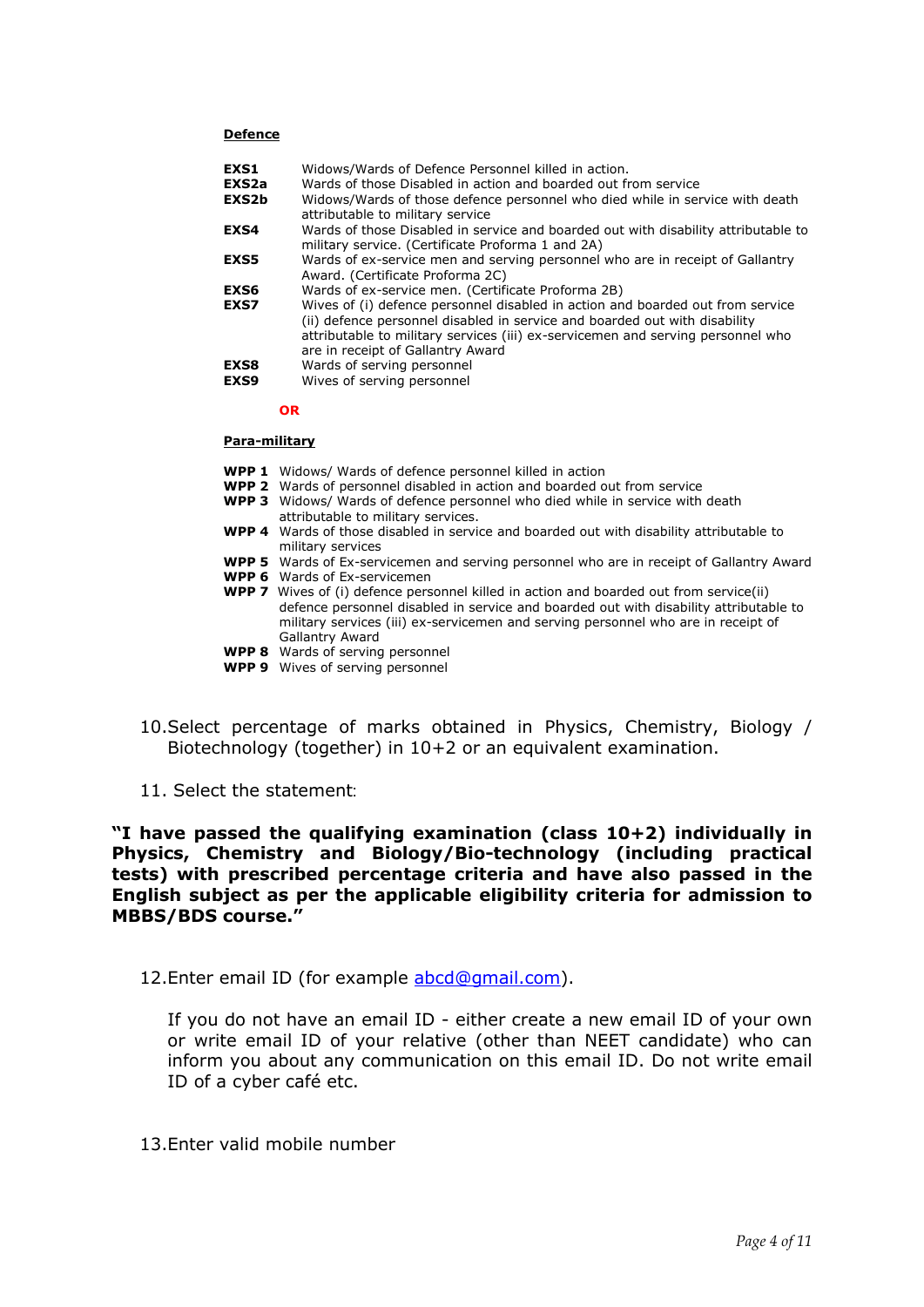### 14.Select domicile State.

### 15. Select whether your family annual income is less than INR 2.5 lacs: Yes/No

(If you select "Yes", income proof upload is mandatory in part-2 of application)

### 16. Select other eligibility criteria (any one)

- I. Natural father/Mother of the candidate has continuously resided in Rajasthan for periodof last 10 years and the candidate has studied for at least 5 years during this period in arecognized educational institution in Rajasthan, or
- II. All those students who are bonafide residents of Rajasthan but are studying in other stateswill also be eligible for the allotment process, or
- III. The candidate is son/daughter of serving or retired (i) Employee of Government ofRajasthan (ii) Officer of All Indian Services borne on State Cadres of Rajasthan and hasserved for more than 3 years with State Government, or
- IV. The candidate is son/daughter of serving or retired, permanent employee of Govt.Undertaking / Corporation / Improvement Trust / Municipal Bodies / Council / PanchayatSamiti / Co-operative bodies, duly constituted by the Government of Rajasthan by an actof Law who has put in at least 3 years of service on the last date of submission of theon-line application form in the year of admission, or
- V. The candidate is son/daughter of serving/retired, permanent employee of any of theState University or Secondary Board of Education (Rajasthan) provided that employeehas worked in Rajasthan for 3 years preceding the last date of submission of the on-lineapplication form, or
- VI. Candidate is a natural son/daughter of a Serving/Retired permanent employee of IndianDefense and the employee is of Rajasthan origin irrespective of his place of posting.Provided that in case of Defense Personnel from Rajasthan origin, a certificate has to besubmitted by them from the employer to the effect that his state of origin is Rajasthan atthe time of his entry into service. Eligible candidates of this category shall be admittedas per laid down criteria of priority cum merit of the Rajasthan MBBS & BDS Admissions- 2021, or
- VII. Candidate is a natural son/daughter of a Serving permanent employee of Indian Defenseand the employee is posted in Rajasthan at the time of last date of submission of the on-line application form for admission, or
- VIII. Candidate is a son/daughter of serving/Retired person of Para-Military Forces of Indiaand the employee is of Rajasthan origin, irrespective of his place of posting. Providedthat in case of Para-Military personal from the Rajasthan origin, a certificate **(certificate Proforma 3)** has to be submitted by them from the employer to the effect that his stateof origin is Rajasthan at the time of his entry into service, or
- IX. Candidate is a son/daughter of serving person of Para-Military Forces of India and theemployee is posted in Rajasthan at the time of last date of submission of the onlineapplication form for admission **(certificate Proforma 4),** or
- X. Candidate is a son/daughter of a Judge of Rajasthan High Court subject to the conditionthat he/she submits an undertaking/affidavit stating that such benefit is not beingclaimed or availed by them in any other State, or

**(candidates falling in above clauses I to X are eligible for all types of seats, i.e. State/Management/NRI)** 

XI. Other (for candidates who are not covered under the above clauses from I to X)

### **(candidates selecting clause XI "Other'' are eligible to apply to participate but will be considered for allotment against vacant seats available after exhausting State Merit list during / after round 2).**

**(candidates selecting clause XI "Other'' and having NRI eligibility will be considered for allotment against NRI seats in all rounds according to the applicable norms).**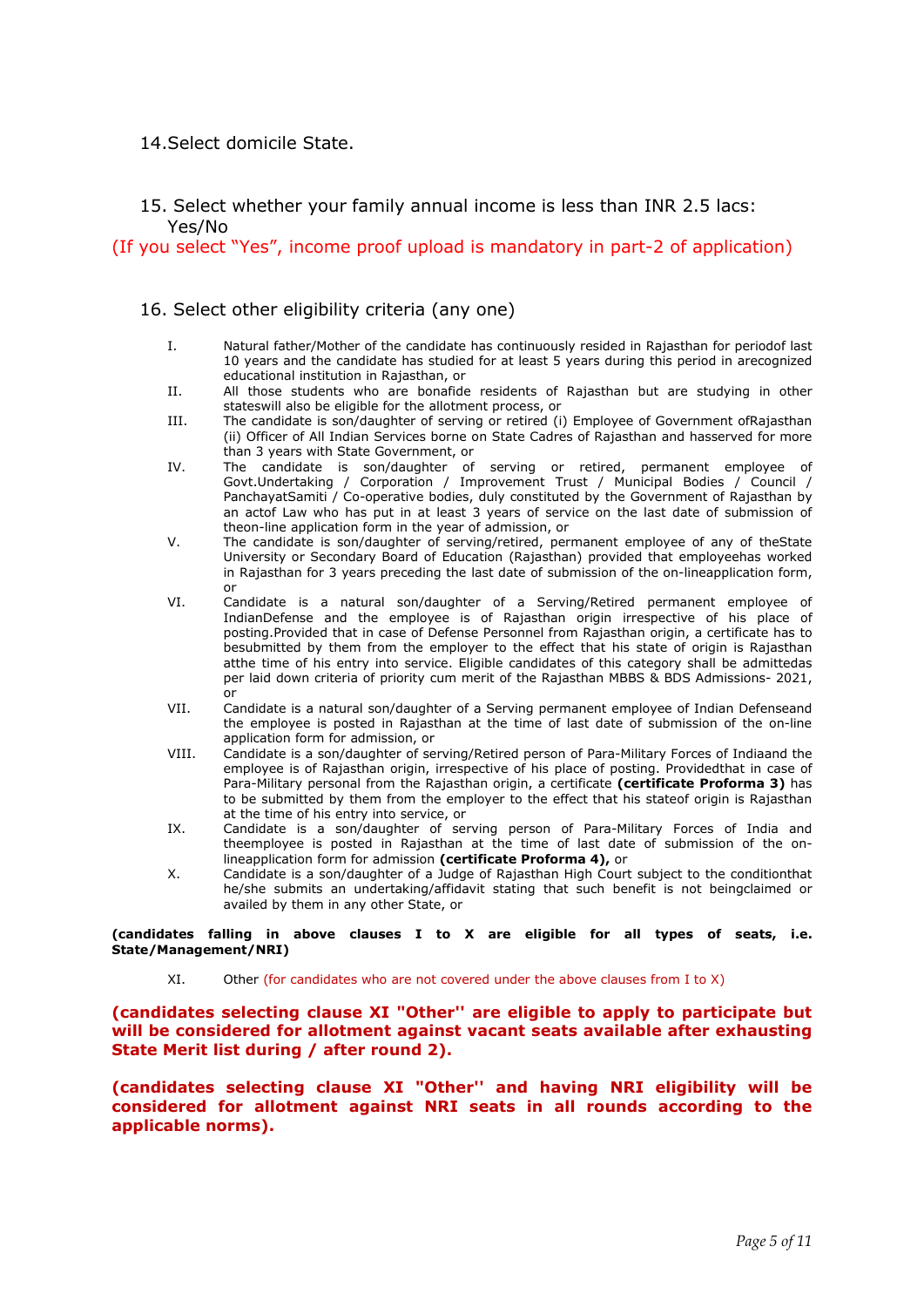### **Please see the individual institution's website regarding fees and other formalities.**

Click on Yes / No at the message I have read all the above clauses from I to X very carefully and I confirm that I am not covered / I do not fall into any of the above clauses from I to X. Therefore, I am selecting this clause XI i.e. 'Other'

You will move forward if you select 'Yes'

If you select 'No' then you will be require to select any clause of eligibility criteria.

- 17.Press "Proceed".
- 18.Check entries made in preview. Click "Edit" if required, otherwise click on "Submit".
- 19.Make the application fee payment. Note down your Registration ID and password carefully.

**Note**: No separate email or SMS will be sent to you regarding Registration ID or Password. You can recover the same using the options available at website, whenever needed.

Print Application form Part 1 containing your basic information, application fee deposited, registration ID etc. Keep it safe for further use. (You have to use this registration ID and your password to login for remaining steps to complete the application form).

**Note: The Admission Board will not be responsible for any consequences arising out of forgotten password / misuse of your password. It is your responsibility to maintain confidentiality of your password. Sharing of your password can result in its misuse by somebody else, leading to even exclusion of a genuine candidate from the admission process.** 

Now, complete Part 2 of the application form.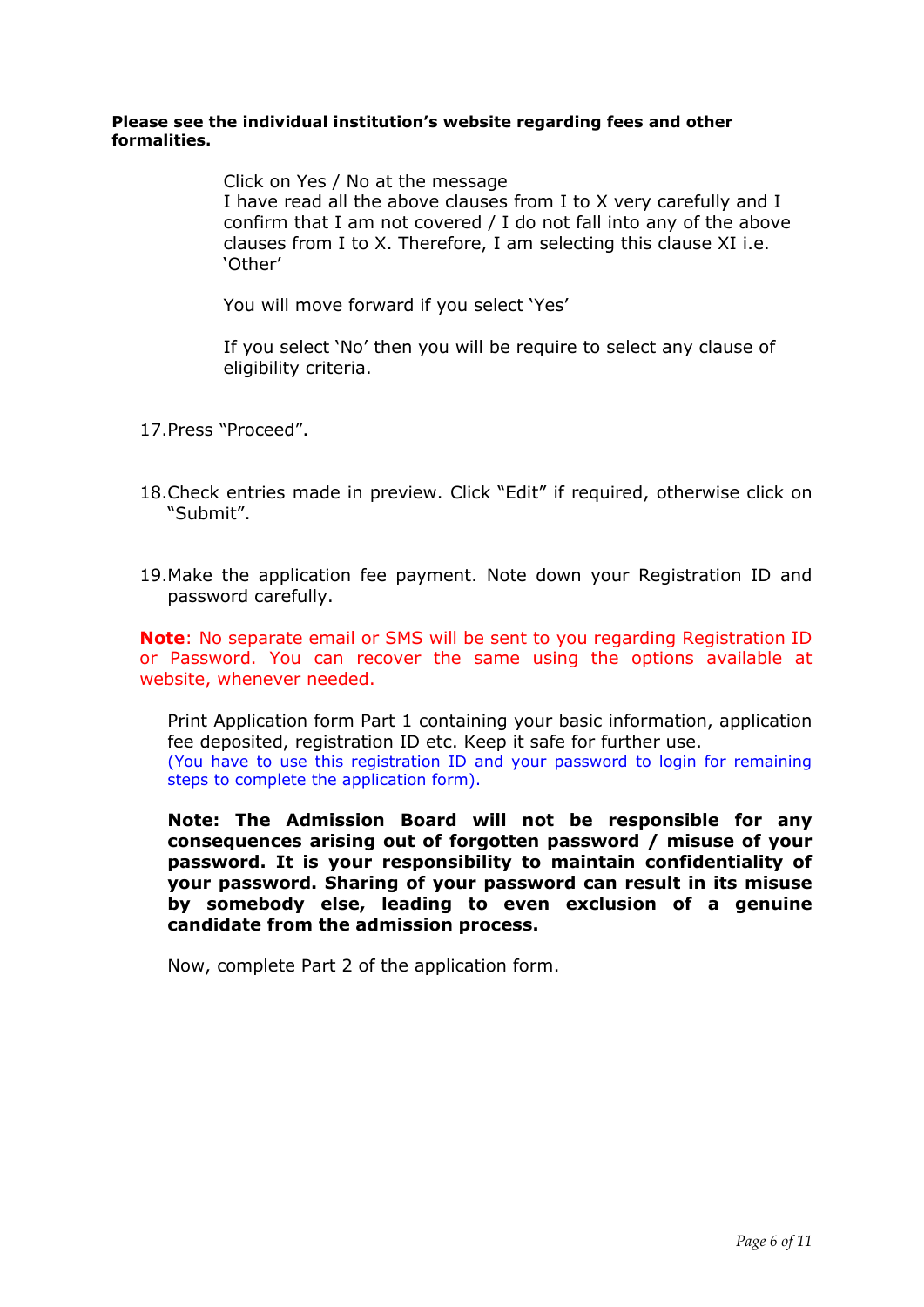# **Part 2**

After depositing the application fee, login to Application Part 2 by entering your Registration ID and password.

## **Basic details**

- 1. Select appropriate salutation (Mr. / Miss / Mrs. / Ms.)
- 2. Your Name will appear on screen (as non-editable).
- 3. Your Date of birth will appear on screen (as non-editable).
- 4. Select state of birth
- 5. Select gender: Male/Female/Other
- 6. Your Father name will appear on screen (as non-editable).
- 7. Write mother's name.
- 8. Present communication address. Write the full present address along with city, district, state and pin code.
- 9. Permanent address: If your permanent address is same as present address, click on the check box, otherwise, write the full permanent address along with city, district, state and pin code.
- 10.Write STD code and your residence phone number, if available, otherwise leave blank.
- 11.Write your cell number (without zero '0') compulsorily i.e. only 10 digit number.
- 12.Your email ID is displayed on screen.
- 13.Your domicile state is displayed on screen.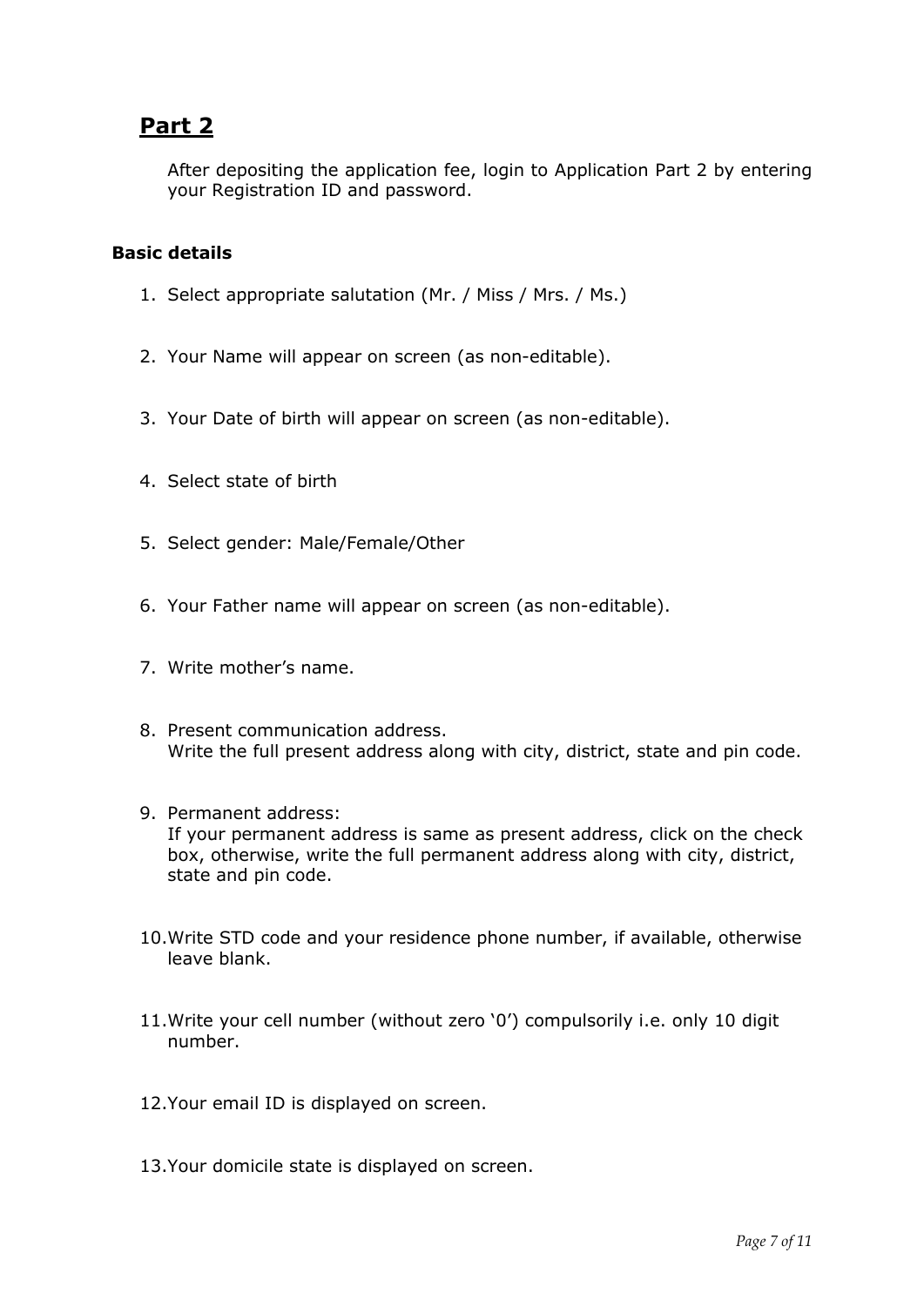- 14.Write your 12 digit Aadhar no. (without space)
- 15.Select Nationality: Indian / Other.
- 16.In case of Other: Write address and contact details of parents and address of local guardian.

## Press "**Save and Next"**

## **Educational details**

- A. Secondary  $(10<sup>th</sup>)$  or equivalent examination
	- I. Select the name of board (as appearing in the marksheet).

In case of other board: Write name of board

- II. Select year of passing
- III. Select percentage of total marks (aggregate, all the subjects) obtained in Class 10 examination.
- B.  $10 + 2$  or equivalent examination
	- I. Select the name of board (as appearing in the marksheet).

In case of other board: Write name of board

- II. Select your result status: Passed/ Supplementary/ Failed
- III. Select year of passing
- IV. Select no. of attempts for passing 10+2 or an equivalent examination: 1 or 2 or 3 or 4 or 5
- V. Select third subject: Biology / Biotechnology
- VI-IX. Select percentage of marks obtained in Physics, Chemistry, Biology/ Biotechnology and English in 10+2 or an equivalent examination.

(e.g. if you have obtained 78.34% in Physics then first select 78 and then select 34; this will again appear on screen, verify and again enter correct percentage, if required)

### **Note: Candidates with only Biotechnology subject- Not eligible for BDS course.**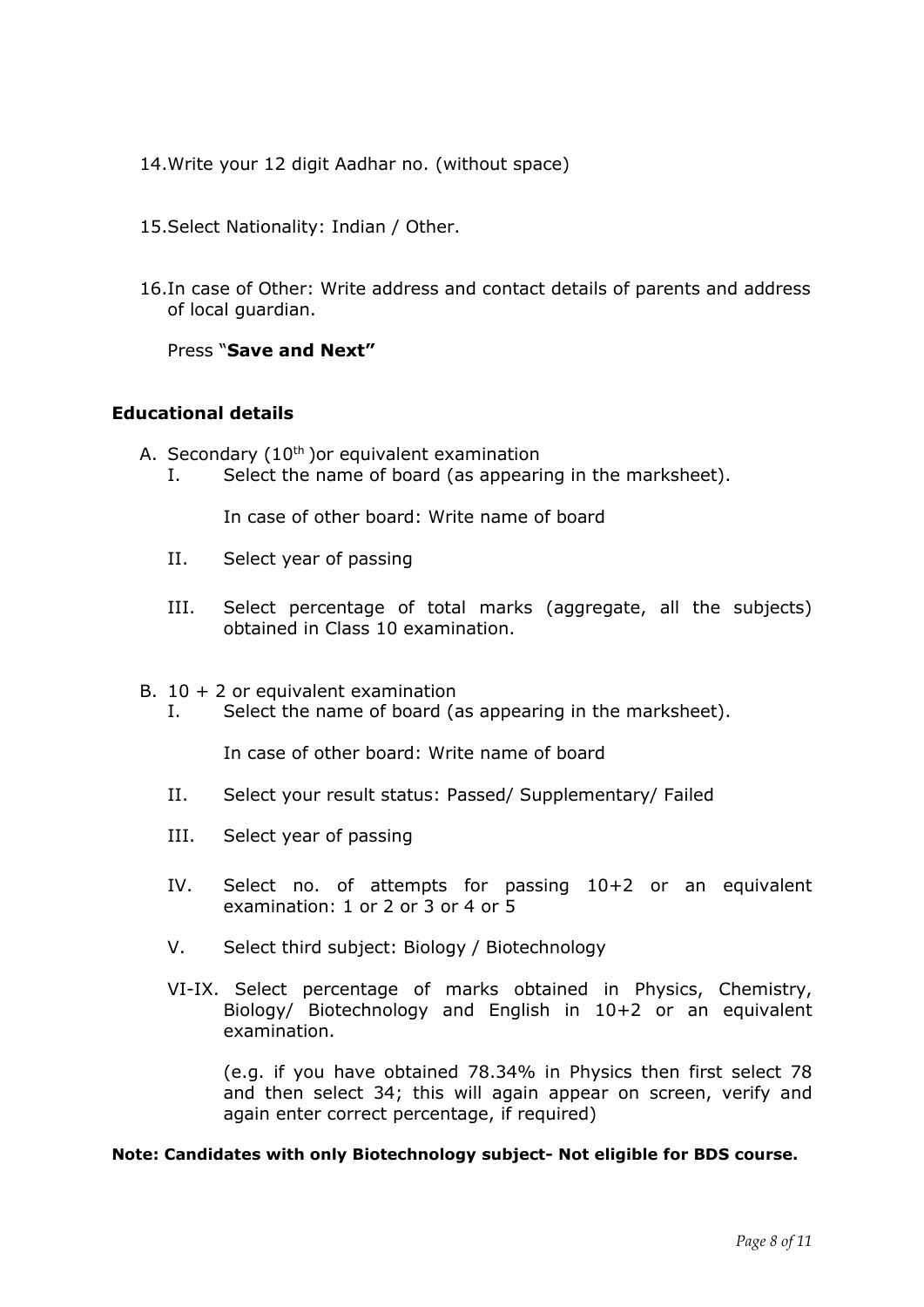- C. Enter name and place of college / school last attended.
- D. Select course you wish to apply: MBBS only / BDS only / Both MBBS and BDS

Press "Save and Next".

### **NRI seat option**

Do you wish to opt for NRI seat also along with other seats Yes/No

### **Documents uploading**

Choose and upload the applicable documents [photograph, signature, caste certificate (only for ST-STA), PwD, family income proof] one by one and check change in the status.

Image of your uploaded documents e.g. photograph, signature etc. will appear on screen and a message will appear on screen about successful uploading of documents, if uploaded.

If your photo/signature image is appearing small or is not visible then it means your photo/signature image file is not as per the prescribed format. Re-upload the same (both photo and signature file), if required.

After this, press "Save and Next".

### **Declaration**

A declaration will appear on the screen. Press "I Accept" on this Declaration: It is a must.

### **Declaration**

I do hereby declare that all the information given by me in support of my application for registration is true, complete and correct to the best of my knowledge, is binding on me and nothing has been hidden by me. I shall not claim any change or alteration. If any of them is found to be incorrect or false, my candidature will be liable to be rejected and I shall be liable to any penal action and / or punishment as may be deemed fit by the UG Admission Board.

I have gone through all the rules, information booklet, instructions for filling online registration form, college information sheet, notification(s), fee structure etc. and I promise to abide by them.

I fulfill the prescribed eligibility criteria relating to educational qualification etc. for the course(s) I am applying for.

I hereby agree, if admitted, to abide by the rules and regulations in force at the college or those that may hereafter be made for administration of the college and I undertake that so long as I am a student of the college, I will do nothing either inside or outside the college that will interfere with its orderly working and discipline.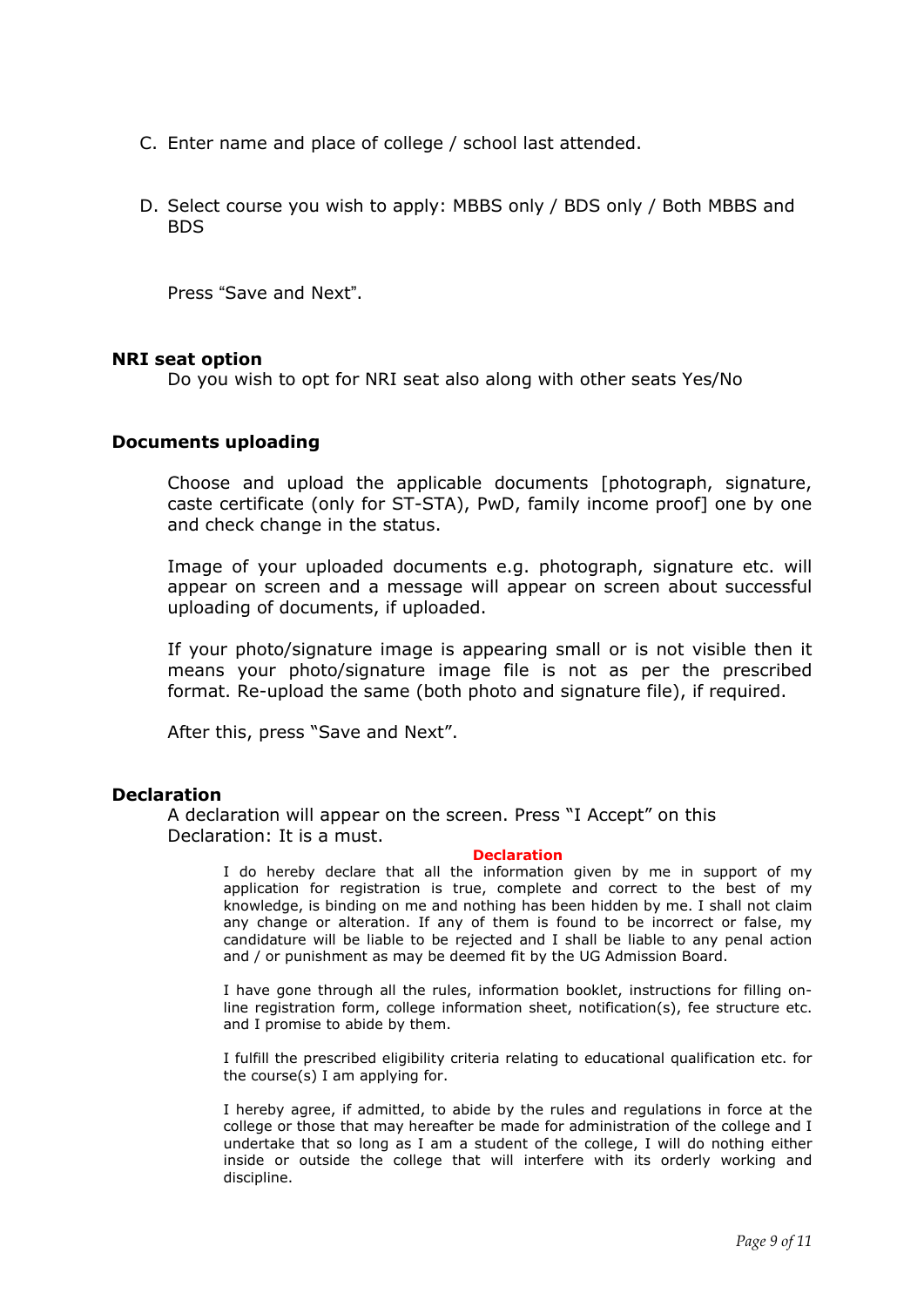### **Preview**

You can preview the relevant details filled by you.

**"Check and Verify"** the information filled by you before pressing the **"Final Submit".**

So, check these details very carefully. Press "Back" if you wish to make any correction.

If you are sure that all entries are correct, Press **"Final Submit".** 

**Important: This screen is not your application form. Do not print this screen. Your application form (that you have filled on-line) will be generated only after clicking on "Final Submit" appearing below.** 

After **Final Submit** also, you can edit your details in Part 2 till 27.12.2021 (11.45 pm).

**Printing of final application form will start after last date (Keep visiting website for update).** 

## **Print copy of the application form**

Print two copies of the application form (filled on-line) on A4 size paper and keep the same along with the documents listed in the information booklet.

Paste your unattested recent passport size coloured photograph, at the space provided on the printout of application form. This photograph must be same as uploaded by you while filling the on-line application form.

Complete declaration part and Sign the declaration on the printout of the application form and write Place and Date. It is a must.

Put the thumb impressions at specified place.

**Keep the completed application form for submission when required. You are not required to send to UG Admission Board the print copy of your application form filled on-line. You will be required to submit it before the Board at the time of counseling (duly completed in all respects), failing which your candidature shall be rejected / you will be disqualified without any further correspondence.**